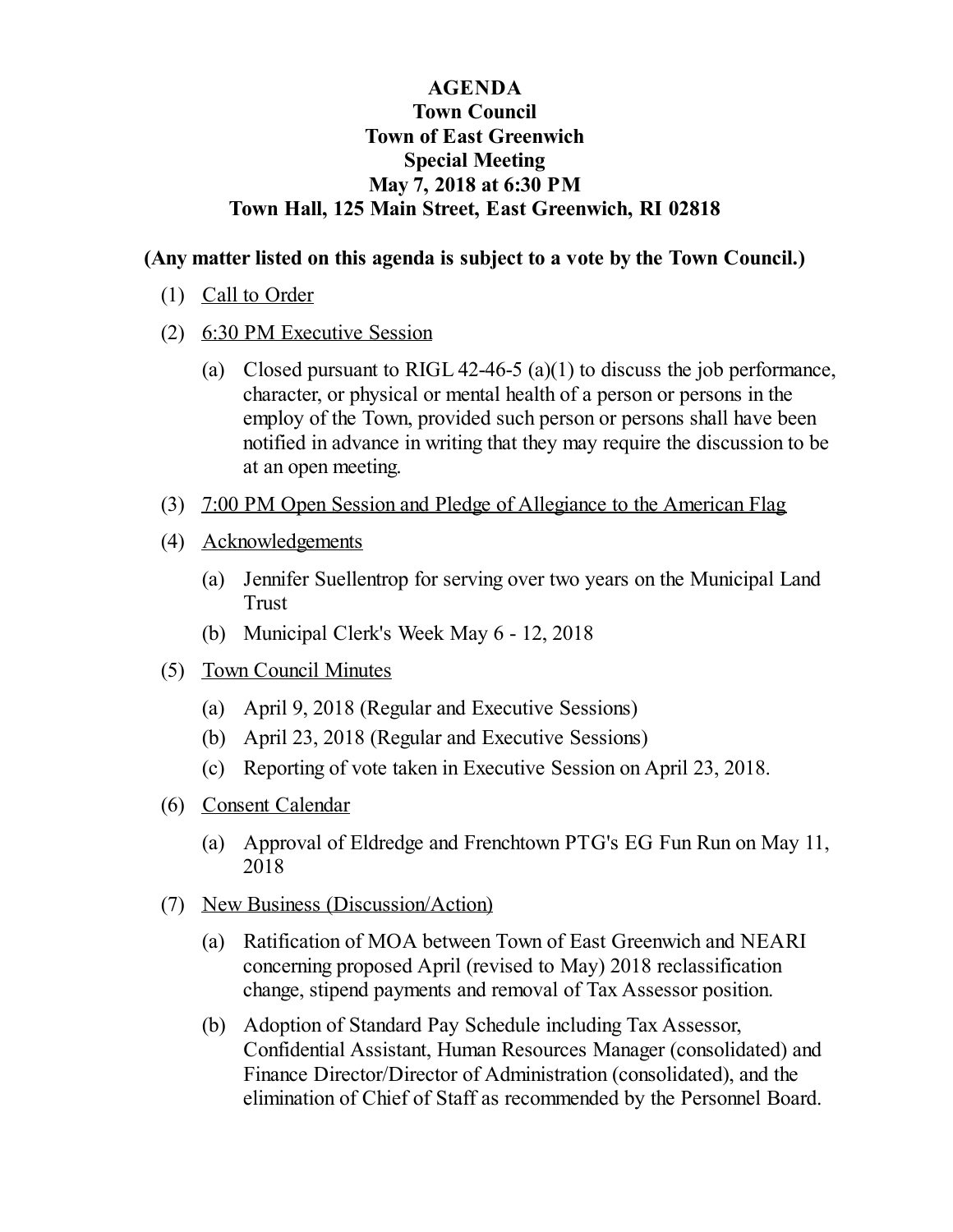- (c) Determination and setting of salary for Anthony Davey as Tax Assessor and Kristen Henrikson as Confidential Assistant as required by Town Charter Section C-67 (i).
- (d) Adoption of Annual Capital [Improvements](file:///C:/Windows/TEMP/CoverSheet.aspx?ItemID=874&MeetingID=116) Program (CIP)
- (e) [Presentation](file:///C:/Windows/TEMP/CoverSheet.aspx?ItemID=883&MeetingID=116) of DRAFT proposed Fiscal Year 2019 Budget
- (f) Discussion of an increase of sanitary sewer flows from [Frenchtown](file:///C:/Windows/TEMP/CoverSheet.aspx?ItemID=870&MeetingID=116) Commons.
- (g) Award of bid for Bulk Materials and Road Striping to the low bidders P. J. Keating Co., Richmond Sand and Stone, Material Sand and Stone, Johnston Asphalt, Rhode Island Ready Mix, Markings Inc., JR Vinagro, Safety Markings, and D'Ambra [Construction](file:///C:/Windows/TEMP/CoverSheet.aspx?ItemID=875&MeetingID=116) for the net prices as indicated on the bid tabulation sheets.
- (h) Award of the bid for the resurfacing of the [Frenchtown](file:///C:/Windows/TEMP/CoverSheet.aspx?ItemID=872&MeetingID=116) Courts.
- (i) Award of bid for Property and Casualty Brokerage and [Consulting](file:///C:/Windows/TEMP/CoverSheet.aspx?ItemID=887&MeetingID=116) Services, in response to bid issued April 16, 2018.
- (j) [Consideration](file:///C:/Windows/TEMP/CoverSheet.aspx?ItemID=882&MeetingID=116) of the claim filed by Allison and Robert DeLong pursuant to RIGL 45-15-5.
- (8) Town Manager's Report
	- (a) Social Media Update
- (9) Public Comments (30 minute time limit)
- (10) Council Comments
- (11) Executive Session
	- (a) Closed pursuant to RIGL 42-46-5 (a) (1) and (2), for a discussion on the job performance, character, or physical or mental health of a person or persons in the employ of the Town of East Greenwich, provided that such person or persons affected shall have been notified in advance in writing and advised that they may require that the discussion be held at an open meeting. Also, closed for sessions related to collective bargaining or litigation, specifically to address employment action(s) status of someone represented by NEARI.
	- (b) Closed pursuant to RIGL 42-46-5(a) (2), sessions pertaining to collective barging or litigation, specifically to discuss a pending and anticipated litigation matter related to a service or services regulated by the RI Public Utilities Commission ("PUC"), as well as a proposed MOA concerning joint litigation costs/expenses involving other RI municipalities and similarly-situated quasi-governmental entities.
	- (c) Closed pursuant to RIGL 42-46-5 (a)(2), sessions pertaining to